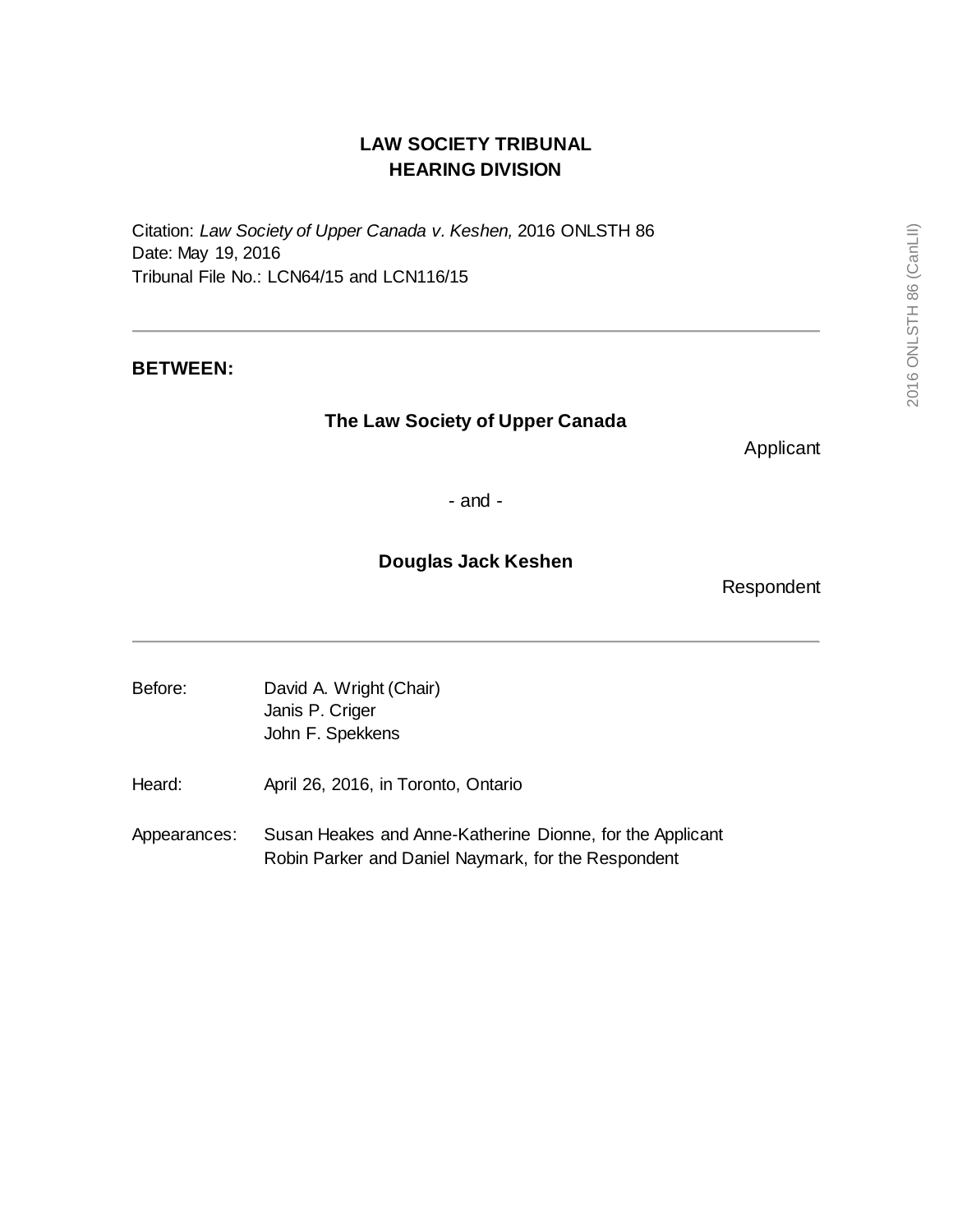## **Summary:**

*KESHEN – Disclosure – The Society had already made extensive disclosure to the Lawyer –The hearing was expected to take a total of about 10 weeks – It arose out of the Lawyer's representation of Aboriginal complainants who, as children, had been separated from their families and sent to residential schools – A staff member in the Society's Intake Department had travelled to Dryden and Kenora, where the hearing would be held, to answer questions about the Society or the complaints process – The Society had produced only materials from its Investigations, Discipline and Intake Department – The Lawyer's motion for further disclosure was granted in part – The Society must disclose all potentially relevant documents in its possession, once the Lawyer has established an evidentiary foundation showing the potential relevance of a category of documents – The Society should make reasonable efforts to inquire as to the existence of communications to or from the complainants or the third parties identified in the Notice of Motion, that fell within the established categories, in all departments that might be expected to have them – For the following categories of information, the Society was ordered to disclose any communications and make reasonable efforts to locate documents outside the Intake, Investigation and Discipline Departments: a) any communications with the complainants, not already disclosed, that related to the Lawyer or their residential school claims; b) any communications with the identified third parties that related to the Lawyer, any of the complainants or the solicitation of complaints against lawyers involved in residential school claims; and c) any communications that related to the solicitation of complaints against the Lawyer or lawyers who served residential school claimants.*

## **REASONS FOR DECISION ON MOTIONS TO STRIKE PARTS OF A MOTION RECORD AND FOR DISCLOSURE**

## **THE CONTEXT OF THIS DECISION**

- [1] David A. Wright (for the panel):– The Law Society alleges that the Lawyer, Doug Keshen, committed professional misconduct in his work for 33 survivors of residential schools for Aboriginal children. It alleges that Mr. Keshen, among other things:
	- did not serve his clients properly;
	- assigned tasks to staff that he should not have;
	- took clients' money from his trust account to pay his fees without sending a bill;
	- charged unfair legal fees; and
	- did not handle settlement monies correctly.
- [2] This is a bigger and more complicated case than most at the Law Society Tribunal. There are many documents. The Law Society has already disclosed over 100,000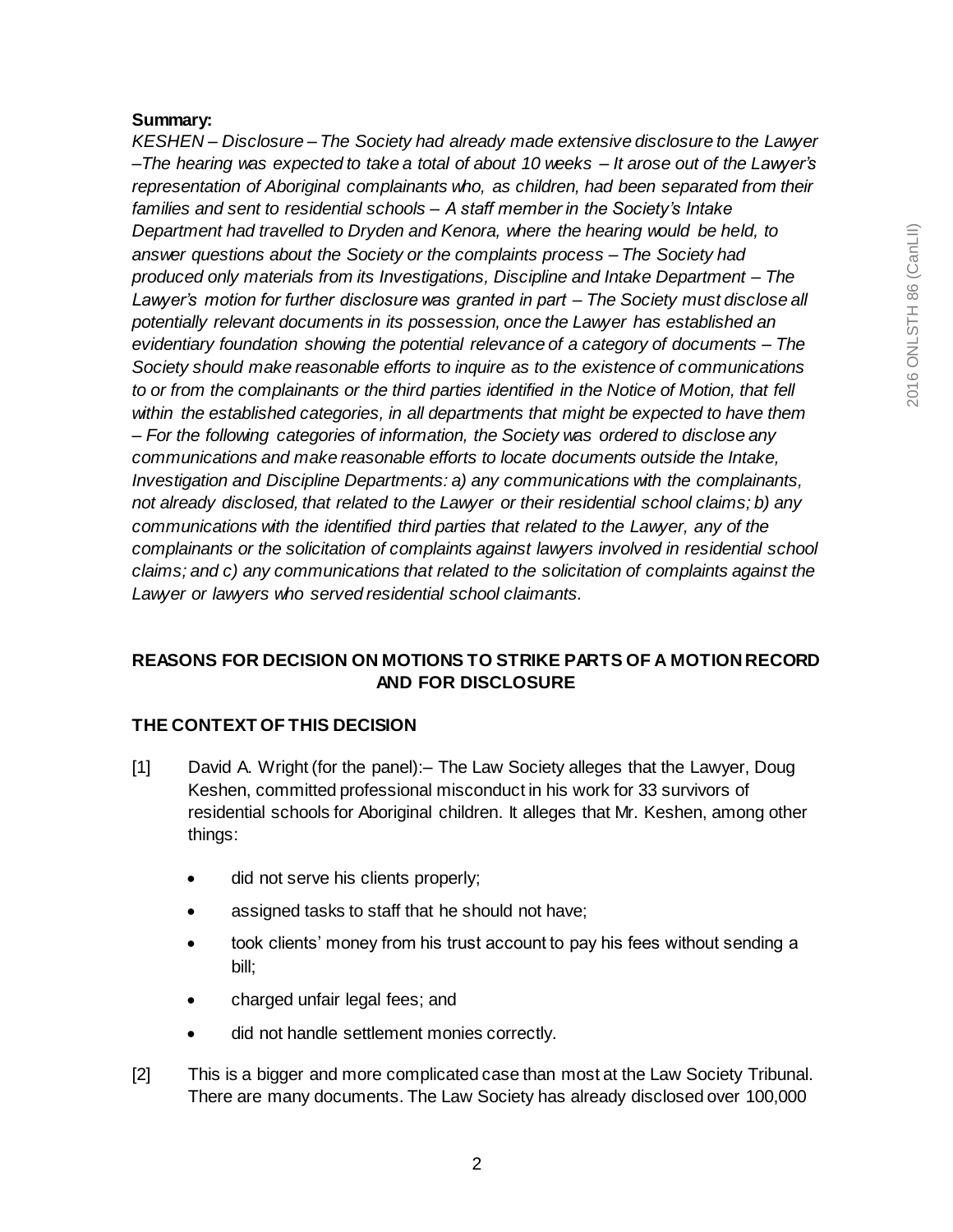pages to Mr. Keshen's lawyers. The hearing in Kenora is expected to take a total of about 10 weeks. It will happen over several two-week periods, with breaks in between, starting in June 2016 and probably continuing through the fall.

- [3] We are aware that there are particular interests and numerous histories in this case. We will make every effort to ensure that the Tribunal's normal high standard of procedural fairness is maintained.
- [4] The complainants were sent as children to residential schools "created for the purpose of separating Aboriginal children from their families, in order to minimize and weaken family ties and cultural linkages, and to indoctrinate children into a new culture—the culture of the legally dominant Euro-Christian Canadian society."<sup>1</sup> This case, while not directly about experiences in residential schools, is closely tied to those experiences. Sensitivity to those experiences, as well as to the fact that Mr. Keshen faces serious allegations that may affect his ability to practise his chosen profession, is critical.

#### **WHAT WE ARE DECIDING TODAY**

 $\overline{a}$ 

- [5] Under general principles, the Law Society must disclose to Mr. Keshen everything that happened during its investigation. It must provide transcripts of interviews with witnesses, information from investigators about what happened if tape recorders were turned off, and copies of the documents it gathered. It has done all of that. Law Society counsel also gave detailed answers to questions put in writing by Mr. Keshen's lawyers. Many letters have been sent back and forth asking for and giving further information.
- [6] This decision is about whether the Law Society must look for and share more documents and information with Mr. Keshen and his lawyers before the hearing. If more documents and information need to be shared, then it also will be about how the Law Society should share that information. It is not about whether the allegations have been proven or any defences.
- [7] Many issues raised in the Lawyer's Notice of Motion were resolved before or during the motion hearing. We deal here with only the disputes that remain outstanding.
- [8] Mr. Keshen says that a key part of his defence at the hearing will be that the complainants' evidence is less reliable because of how the investigation was done and other factors. He says various things have affected the evidence. They include how the Law Society obtained and investigated complaints as well as discussions in the community about Mr. Keshen. Mr. Keshen has been representing people in the complainants' communities for many years. He says that people and

<sup>1</sup> Truth and Reconciliation Commission of Canada, *Honouring the Truth, Reconciling for the Future: Summary of the Final Report of the Truth and Reconciliation Commission of Canada* (2015) Preface at p. v, available at http://nctr.ca/reports.php.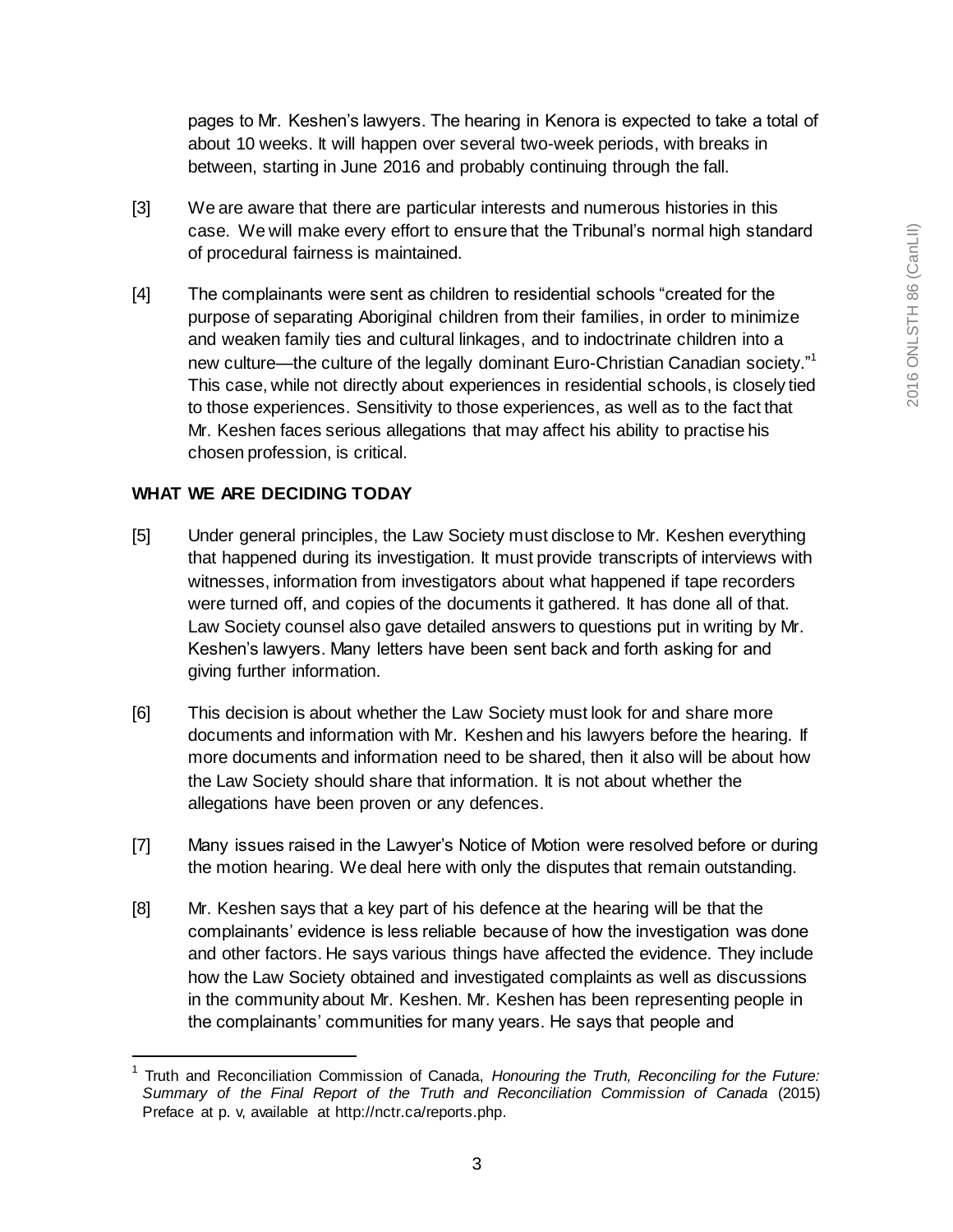organizations who are on the other side of separate legal disputes or who have had other issues involving Mr. Keshen may have influenced what the complainants say and believe. He expects to call an expert witness who will support this theory.

- [9] Mr. Keshen asks us to order the Law Society to disclose evidence that he says may be relevant to this defence. He requests an order that the Law Society make reasonable efforts to look for correspondence about Mr. Keshen or the complainants between the Law Society and various third persons and an organization (Grand Council Treaty #3) he has identified.
- [10] Mr. Keshen also asks us to order that the Law Society provide complete details about a visit that Jan Walker, a staff member in its Intake Department, made to Kenora and Dryden in September of 2014. According to the Law Society, after interviews had been scheduled with the first 13 complainants, the Law Society was advised that people wanted to meet with Law Society staff. Ms. Walker went to answer questions about the Law Society or the complaints process. The Law Society says that there was no invitation for individuals to make complaints against lawyers and she did not discuss specific lawyers with anyone at that time. Mr. Keshen says that this statement conflicts with information provided by complainants.
- [11] Mr. Keshen asks for all communications with third parties about the trip, Ms. Walker's general discussions about the obligations of lawyers or the problems experienced by residential school complainants, communications about the possibility of complaining to the Society, communications between her and those with whom she met about Mr. Keshen and other communications with the complainants, their family members, members of their bands and others.
- [12] Also, Mr. Keshen asks that we order that various Law Society representatives attend for oral examinations where they would be asked questions by his lawyers. A court reporter would be present and a transcript produced.
- [13] Finally, the Law Society asks that we strike various documents from Mr. Keshen's Motion Record.

## **THE LAW SOCIETY'S MOTION TO STRIKE PARTS OF MR. KESHEN'S MOTION RECORD**

[14] Mr. Keshen's Motion Record contains the affidavit of a legal assistant and law clerk in the office of one of Mr. Keshen's lawyers. The affidavit attaches various documents that are not authenticated, nor does the assistant say that the content is true. Therefore, the Law Society says, it cannot cross-examine the authors or sources of the documents about their contents. It also says that, by putting the exhibits in the Motion Record, the Lawyer has given information to the panel that would not be allowed at the hearing. It submits that this is an improper attempt to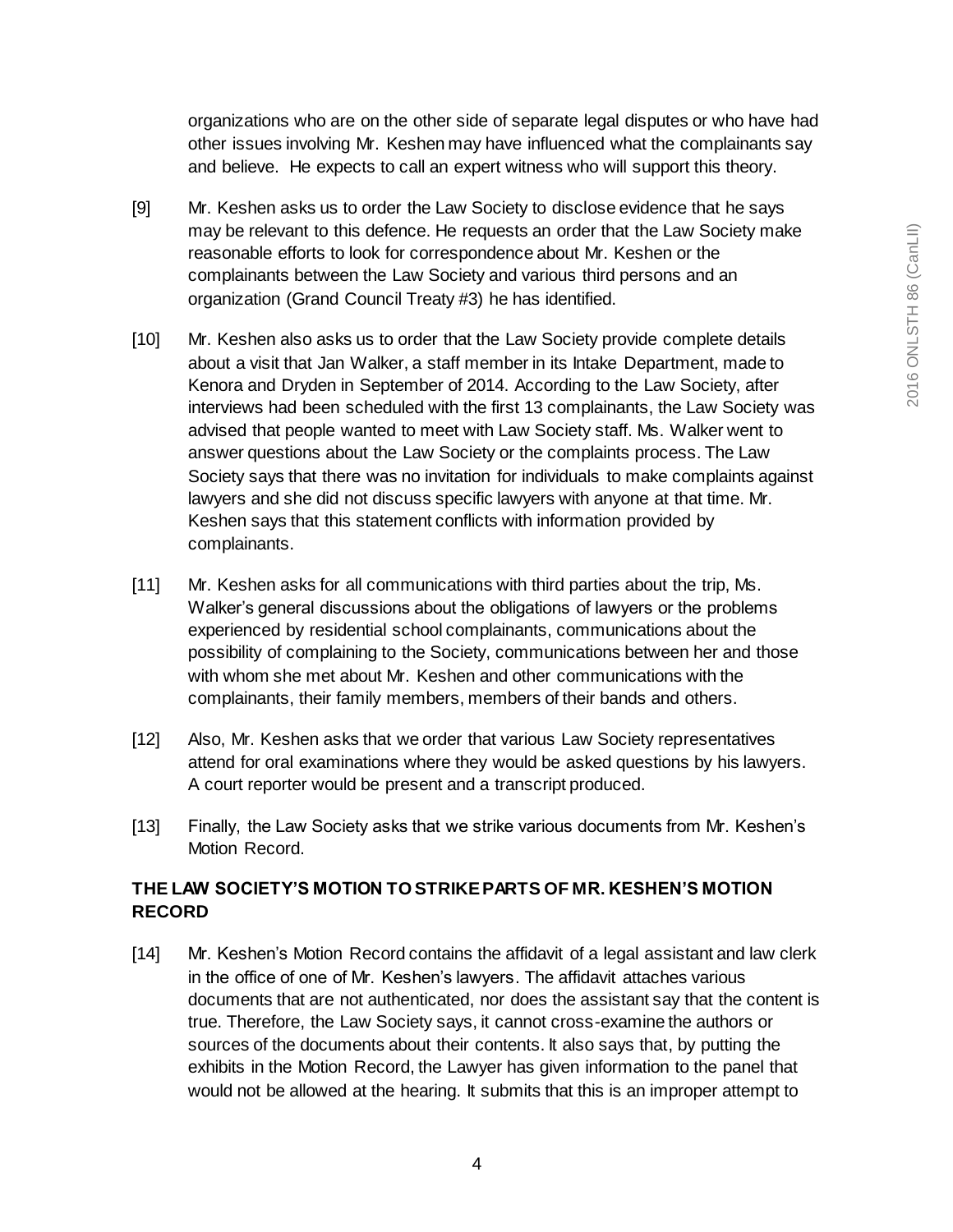have the panel pre-judge the issues and the witnesses who will appear at the hearing, and is an abuse of process.

- [15] The first contested document is a redacted version of the Lawyer's submissions to the Proceedings Authorization Committee, the benchers who authorized the Notice of Application that started this Law Society Tribunal proceeding. We understand that it was included in the Motion Record to support the proposition that the Lawyer raised issues about the manner in which the complaints came in some time ago. We give no weight to its assertions of fact or any arguments it contains. Other contested documents are statements or transcripts of statements made by other individuals, including in interviews with Mr. Keshen's lawyers. Mr. Keshen asks us to rely upon them only for the fact that the statements were made.
- [16] Given these limited purposes, we see no need to strike the documents. They support very limited propositions that, in our view, are relevant to the motion. We are conscious that we must not pre-judge the issues based on documents entered for another purpose and give the substance of the statements in them no weight.
- [17] Accordingly, the Law Society's motion is dismissed.

#### **MR. KESHEN'S DISCLOSURE REQUEST**

- [18] There is little dispute between the parties about the principles. The Law Society is obliged to disclose non-privileged materials or information in its possession that are potentially relevant to the issues in the application, whether the issue is raised by the Law Society or by the defence. This standard requires broad disclosure. Required disclosure is not limited to materials obtained in the investigation of Mr. Keshen: *Law Society of Upper Canada v. Savone*, 2015 ONLSTA 26.
- [19] The Law Society suggests that the Lawyer must establish an evidentiary foundation that particular documents in the asserted categories actually exist and are in the Law Society's possession. We do not agree. The Law Society must disclose all potentially relevant documents in its possession, once the Lawyer establishes an evidentiary foundation showing the potential relevance of the category.
- [20] In our view, communications to or from the Law Society about Mr. Keshen or about the complainants are potentially relevant to the defence that the witnesses are less reliable and/or credible because of how the complaints were gathered. This includes discussions with Ms. Walker and with other parts of the Law Society, before or outside the formal investigation. Similarly, we agree that communications to or from the Law Society by the third parties identified by Mr. Keshen, which refer to him or the complainants, may potentially be relevant to the reliability of the oral evidence. To be clear, these are only communications with the identified third parties that specifically reference Mr. Keshen or anyone who complained against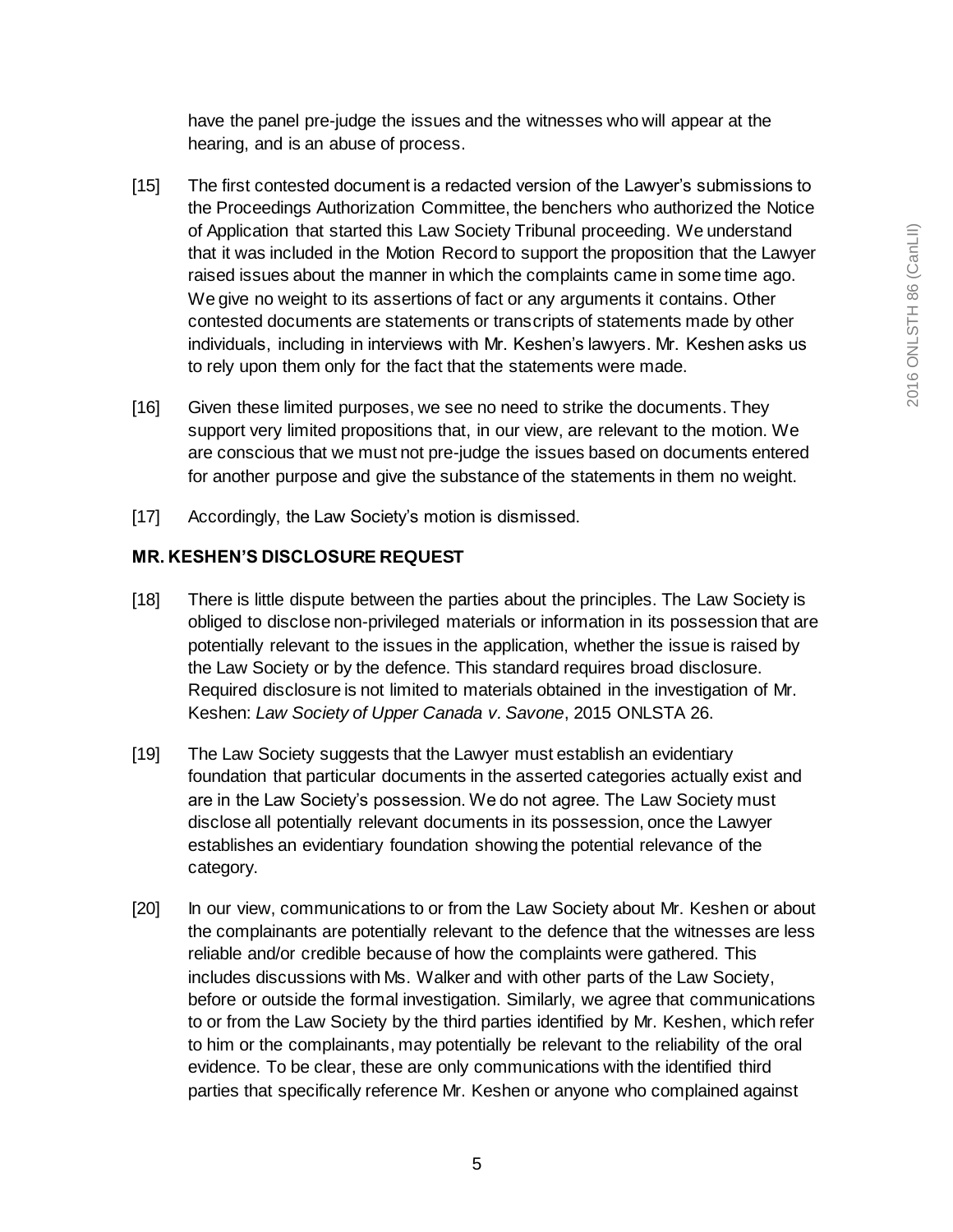him.

- [21] We also agree that if there were discussions about the Law Society seeking out or soliciting complaints against lawyers involved in the residential school process or Mr. Keshen they are potentially relevant to the Lawyer's defence. We do not consider general information or discussions about the Law Society making itself accessible to potential complainants, making its services available in locations outside Toronto or to First Nations communities to fall within this category. The Law Society need only disclose any communications that refer to asking or inviting individuals to make complaints about services provided by Mr. Keshen or lawyers serving residential school claimants or advise that there are no such communications.
- [22] The Law Society has produced only materials from the Investigations, Discipline and Intake Departments. In our view, the Law Society should make reasonable efforts to inquire as to the existence of communications to or from the complainants or the third parties identified in the Notice of Motion that fall within the categories discussed above in all departments that might be expected to have them.
- [23] Similar principles apply to the request for disclosure about Ms. Walker's trip. The Law Society should disclose any discussions it had about Mr. Keshen or confirm that none exist. If others at the Law Society or Ms. Walker had correspondence or discussions with anyone who became a complainant about their residential school claims, that should also be disclosed. Similarly, if Ms. Walker had discussions with individuals who did not become complainants about either the complainants or Mr. Keshen, that is potentially relevant and should be disclosed.
- [24] Some aspects of Mr. Keshen's disclosure request, relating to Ms. Walker's trip, go beyond information about Mr. Keshen or the complainants into the reasons for the trip or discussions that do not involve anyone directly involved in this case. In our view any such discussions are too remote from the issues here to require disclosure.

## **REQUEST FOR ORAL EXAMINATIONS**

- [25] There are additional questions Mr. Keshen would like to ask various Law Society representatives in advance of the hearing, in particular about the alleged solicitation of complaints. He argues that we have the power to make an order that they be answered at an oral examination under s. 5.4(1)(b) of the *Statutory Powers Procedure Act*, RSO 1990, c. S.22.
- [26] Assuming that we have such a power we would not exercise it in this case. This would add an additional step, not used in the Tribunal's process, that would make the proceedings more costly and complex with little benefit. It would reduce, rather than enhance, proportionality in the Tribunal's process. The Law Society has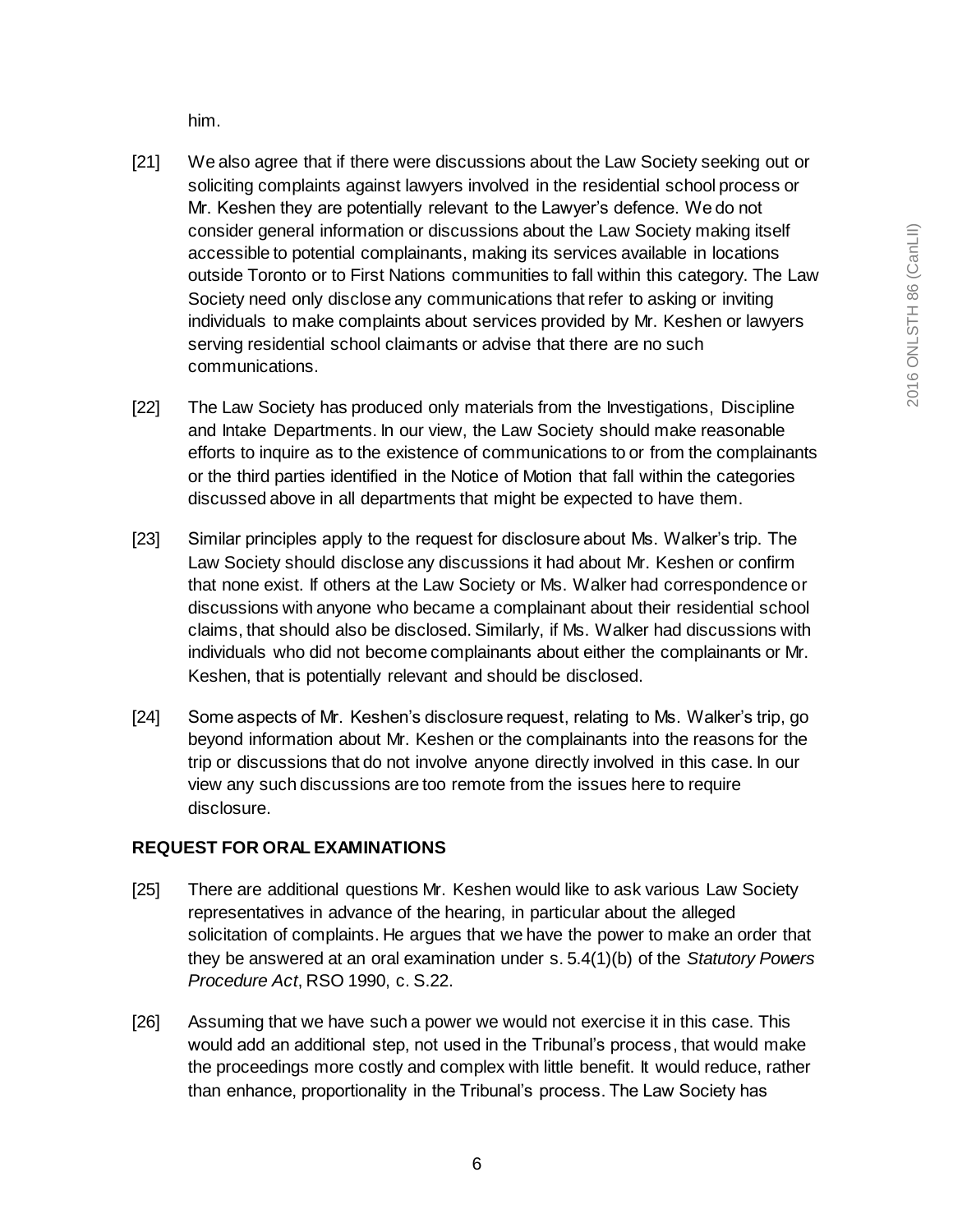provided extensive disclosure and detailed written answers to the questions asked by counsel for Mr. Keshen. We are confident that the good faith and co-operation shown by the lawyers so far will lead to appropriate disclosure of the information we have identified as potentially relevant. If a dispute arises about whether the Law Society has taken the right steps, we can rule on that.

## **COSTS**

[27] Success on the motions was divided. Any request for costs will be dealt with at the end of the hearing, although we note that we are not inclined to award any costs.

#### **ORDER**

- [28] Our order on these motions will provide as follows:
	- 1. The Law Society's motion to strike portions of Mr. Keshen's Motion Record is dismissed.
	- 2. Mr. Keshen's motion for disclosure is granted in part.
	- 3. For the following categories of information, the Law Society must disclose any communications and make reasonable efforts to locate documents outside the Intake, Investigation and Discipline Departments:
		- a) any communications with the complainants not already disclosed that relate to Mr. Keshen or their residential school claims;
		- b) any communications with the third parties identified in schedule "A" to Mr. Keshen's Notice of Motion that relate to Mr. Keshen, any of the complainants or the solicitation of complaints against lawyers involved in residential school claims;
		- c) any communications that relate to the solicitation of complaints against Mr. Keshen or lawyers who served residential school claimants.
	- 4. Mr. Keshen's request that we order oral examinations is dismissed.
	- 5. Any request for costs of the motion will be determined after the hearing on the merits.